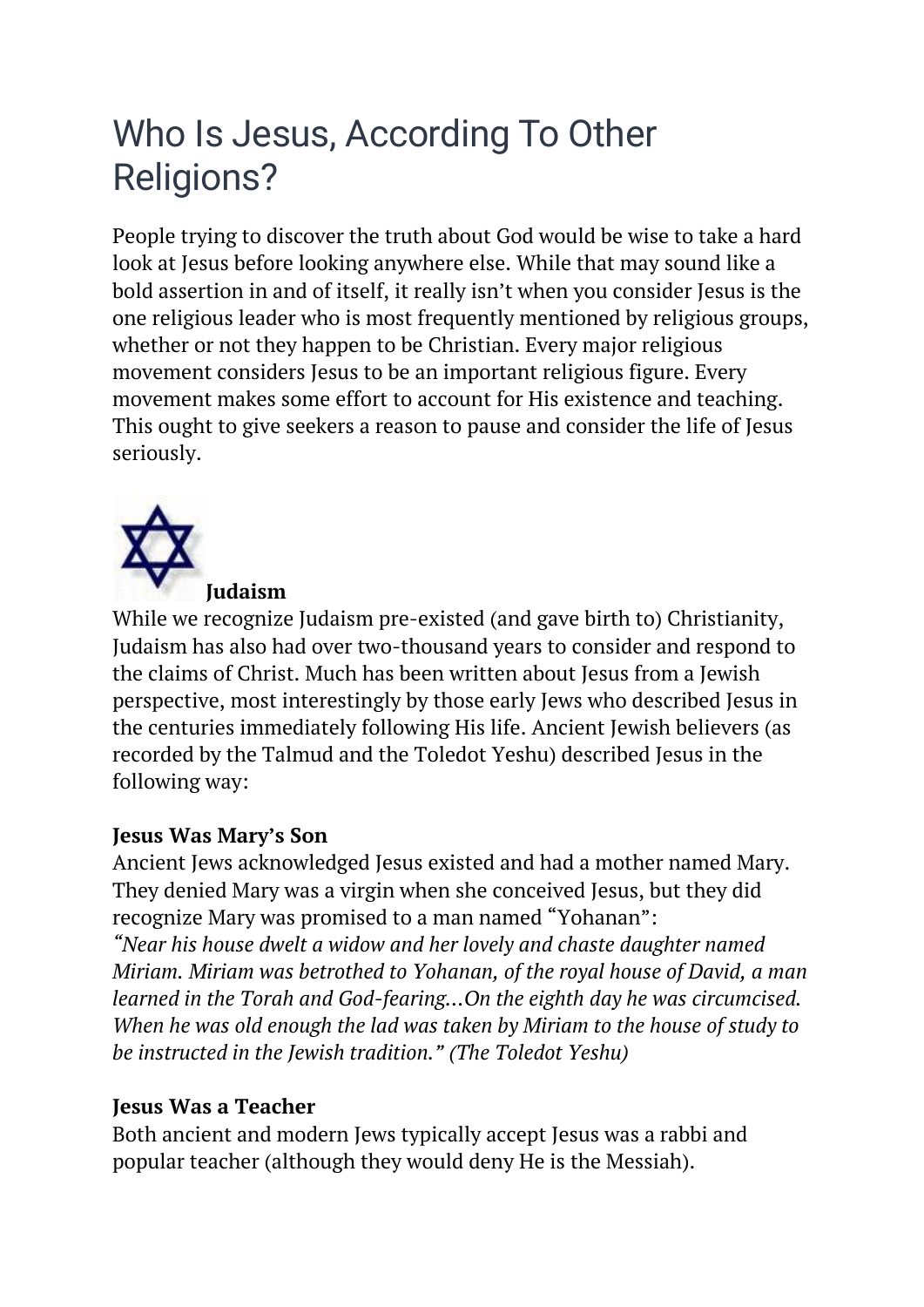# **Jesus Had Many Disciples**

In addition to being a popular teacher, Jesus gathered disciples, according to the ancient Jewish record. The Talmud records this, and describes the death of some of Jesus' disciples:

*"Our rabbis have taught that Jesus had five disciples: Matthai, Nakai, Nezer, Buni and Todah. They brought Matthai to (to trial). He said, 'Must Matthai be killed? For it is written, 'When (mathai) shall I come and appear before God?'" (Psalm 92:2) They said to him, "Yes Matthai must be killed, for it is written, 'When (mathai) he dies his name will perish'" (Psalm 41:5). They brought Nakai. He said to them, "Must Nakai be killed? For it is written, "The innocent (naqi) and the righteous will not slay'" (Exodus 23:7). They said to him, "Yes, Nakai must be killed, for it is written, 'In secret places he slays the innocent (naqi)'" (Psalm 10:8). (b. Sanhedrin 43a; the passage continues in a similar way for Nezer, Buni and Todah)*

## **Jesus Was Respected**

While Jesus is often derided by modern Jews, this was not the case in the earliest of times. In fact, little negative material related to Jesus can be found in 1st and 2nd century Jewish literature. Jesus was largely recognized as a popular teacher who was revered by His followers and respected by his opponents. But as Christianity spread and the Divinity of Jesus was proclaimed throughout the known world, Jewish opposition rose. By 1000AD, many Jews were facing stiff persecution and blamed their situation on the rise of Christianity and the person of Jesus.

## **Jesus Was a Miracle Worker**

Ancient Jews also acknowledged Jesus had supernatural powers and performed miracles. They typically denied, however, Jesus' power came from God. Instead, they often claimed Jesus wielded the power of the Devil (similar to the record of opposition found in the New Testament):

*"Jesus practiced magic and led Israel astray" (b. Sanhedrin 43a; cf. t. Shabbat 11.15; b. Shabbat 104b)*

*"The insurgents with him replied that if Yeshu was the Messiah he should give them a convincing sign. They therefore, brought to him a lame man, who had never walked. Yeshu spoke over the man the letters of the Ineffable Name, and the leper was healed. Thereupon, they worshipped him as the Messiah, Son of the Highest… Yeshu spoke up: "Madam, I am the Messiah and I revive the dead." A dead body was brought in; he pronounced the letters of the Ineffable Name and the corpse came to life. The Queen was greatly moved and said:*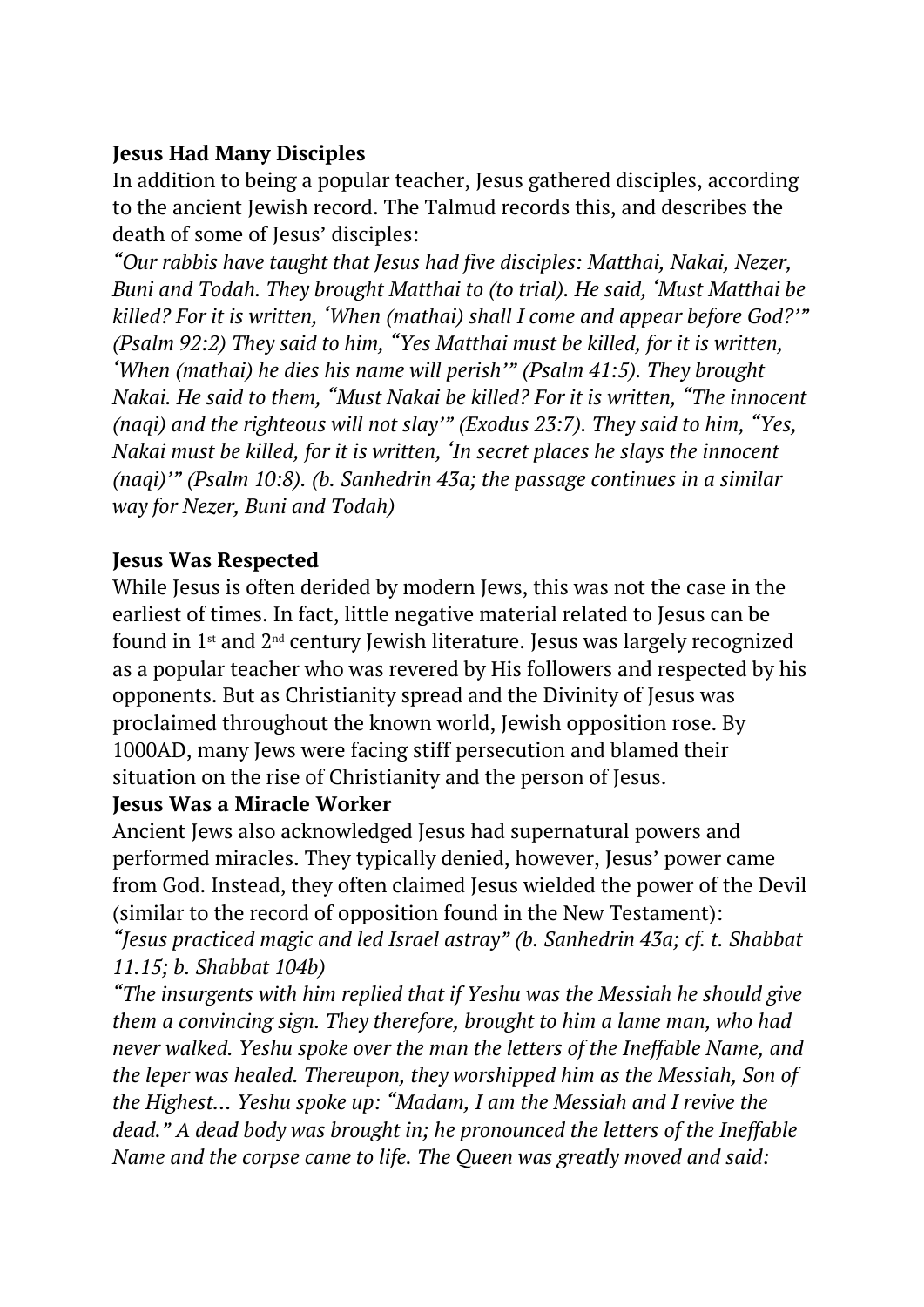*'This is a true sign.' …the Sages came before the Queen, complaining that Yeshu practiced sorcery and was leading everyone astray… He spoke the Ineffable Name over the birds of clay and they flew into the air. He spoke the same letters over a millstone that had been placed upon the waters. He sat in it and it floated like a boat. When they saw this the people marveled." (The Toledot Yeshu)*

## **Jesus Claimed to Be the Messiah**

While ancient Jews denied Jesus was the Messiah, they did acknowledge Jesus made this claim publicly:

*"Yeshu proclaimed, 'I am the Messiah; and concerning me Isaiah prophesied and said, 'Behold, a virgin shall conceive, and bear a son, and shall call his name Immanuel.' He quoted other messianic texts, insisting, 'David my ancestor prophesied concerning me: 'The Lord said to me, thou art my son, this day have I begotten thee.' …He started out toward Jerusalem and, arriving at Knob, acquired an ass on which he rode into Jerusalem, as a fulfillment of the prophecy of Zechariah… On the eve of the Passover, Yeshu, accompanied by his disciples, came to Jerusalem riding upon an ass. Many bowed down before him." (The Toledot Yeshu)*

# **Jesus was Crucified on the Cross**

Another important historical claim of the New Testament (the Crucifixion of Jesus) is acknowledged by ancient Jewish records. While the Talmud and Toledot Yeshu affirm the execution of Jesus, they both deny Jesus was resurrected:

*"It was taught: On the day before the Passover they hanged Jesus. A herald went before him for forty days (proclaiming), 'He will be stoned, because he practiced magic and enticed Israel to go astray. Let anyone who knows anything in his favor come forward and plead for him.' But nothing was found in his favor, and they hanged him on the day before the Passover." (b. Sanhedrin 43a)*

*"Yeshu was taken prisoner to the synagogue of Tiberias, and they bound him to a pillar. To allay his thirst they gave him vinegar to drink. On his head they set a crown of thorns… Yeshu was put to death on the sixth hour on the eve of the Passover and of the Sabbath. When they tried to hang him on a tree it broke, for when he had possessed the power he had pronounced by the Ineffable Name that no tree should hold him. He had failed to pronounce the prohibition over the carob-stalk, for it was a plant more than a tree, and on it*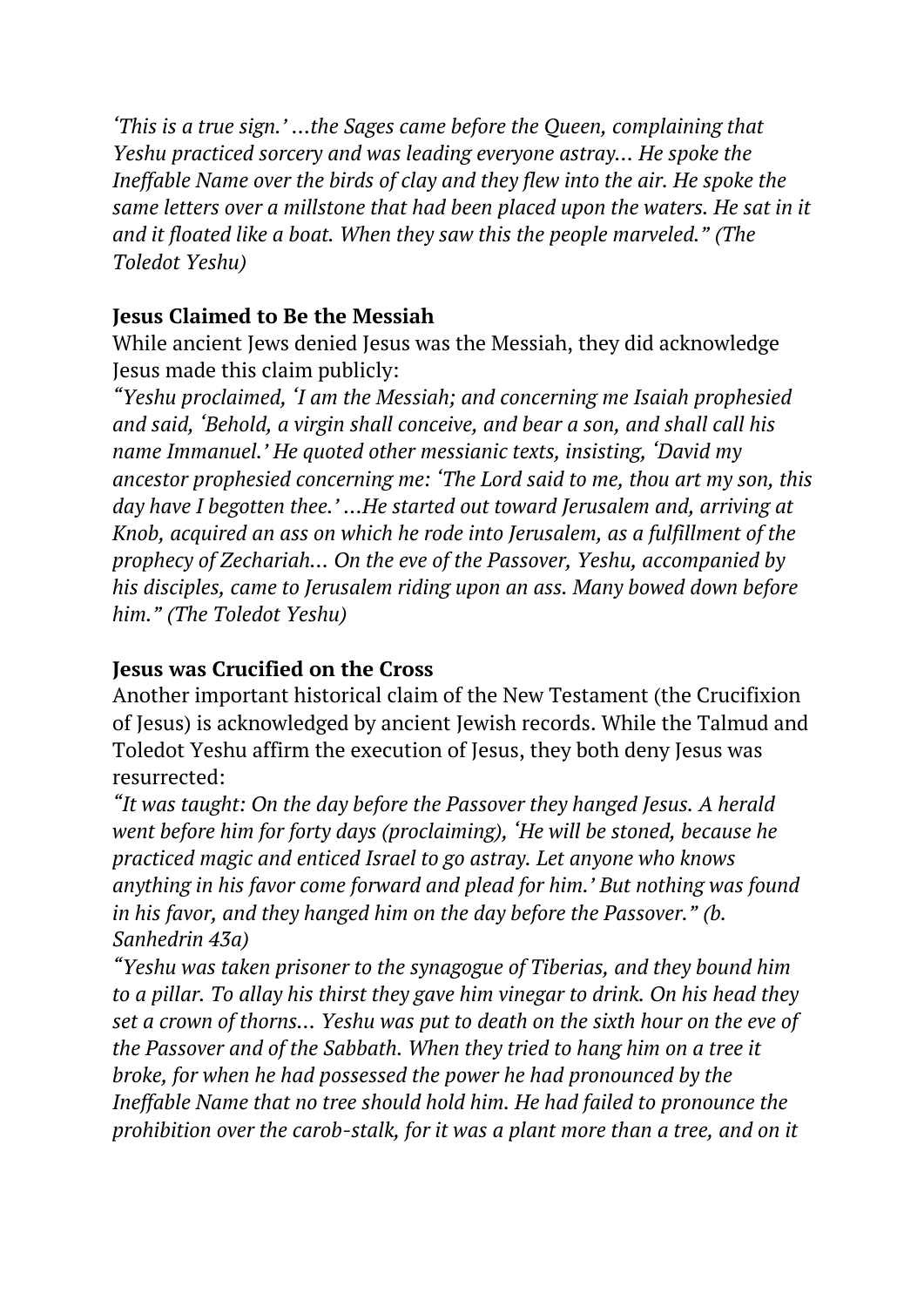*he was hanged until the hour for afternoon prayer, for it is written in Scripture, 'His body shall not remain all night upon the tree.'" (The Toledot Yeshu)*

# **Jesus' Followers Reported He Rose from the Dead**

But while ancient Jews denied the Resurrection, they did acknowledge two important facts. The ancient Jews affirmed that the earliest disciples of Jesus claimed Jesus rose from the grave, and these writers also acknowledged the tomb of Jesus was initially found empty. The Toledot Yeshu then attempts to explain the empty grave by saying that the gardener removed Jesus' body:

*"They buried him outside the city. On the first day of the week his bold followers came to Queen Helene with the report that he who was slain was truly the Messiah and that he was not in his grave; he had ascended to heaven as he prophesied. Diligent search was made and he was not found in the grave where he had been buried… A gardener had taken him from the grave and had brought him into his garden and buried him in the sand over which the waters flowed into the garden… Queen Helene demanded, on threat of a severe penalty, that the body of Yeshu be shown to her within a period of three days. There was a great distress. When the keeper of the garden saw Rabbi Tanhuma walking in the field and lamenting over the ultimatum of the Queen, the gardener related what he had done, in order that Yeshu's followers should not steal the body and then claim that he had ascended into heaven. The Sages removed the body, tied it to the tail of a horse and transported it to the Queen, with the words, 'This is Yeshu who is said to have ascended to heaven.'" (The Toledot Yeshu)*



The Islamic faith was founded by Muhammad on the Arabian Peninsula in the early  $7<sup>th</sup>$  Century. He claimed to be restoring the monotheistic religion corrupted by the Jews and Christians. As a result, Muslims acknowledge the impact of Jesus and recognize Him as a significant person within their own religious system. The Quran describes Jesus in the following way: **Jesus Was Born of a Virgin**

The Quran describes Mary as a virgin prior to her miraculous conception. The conversation between Mary and Allah is recorded in the Quran, and Mary is told that she will conceive without the benefit of human involvement.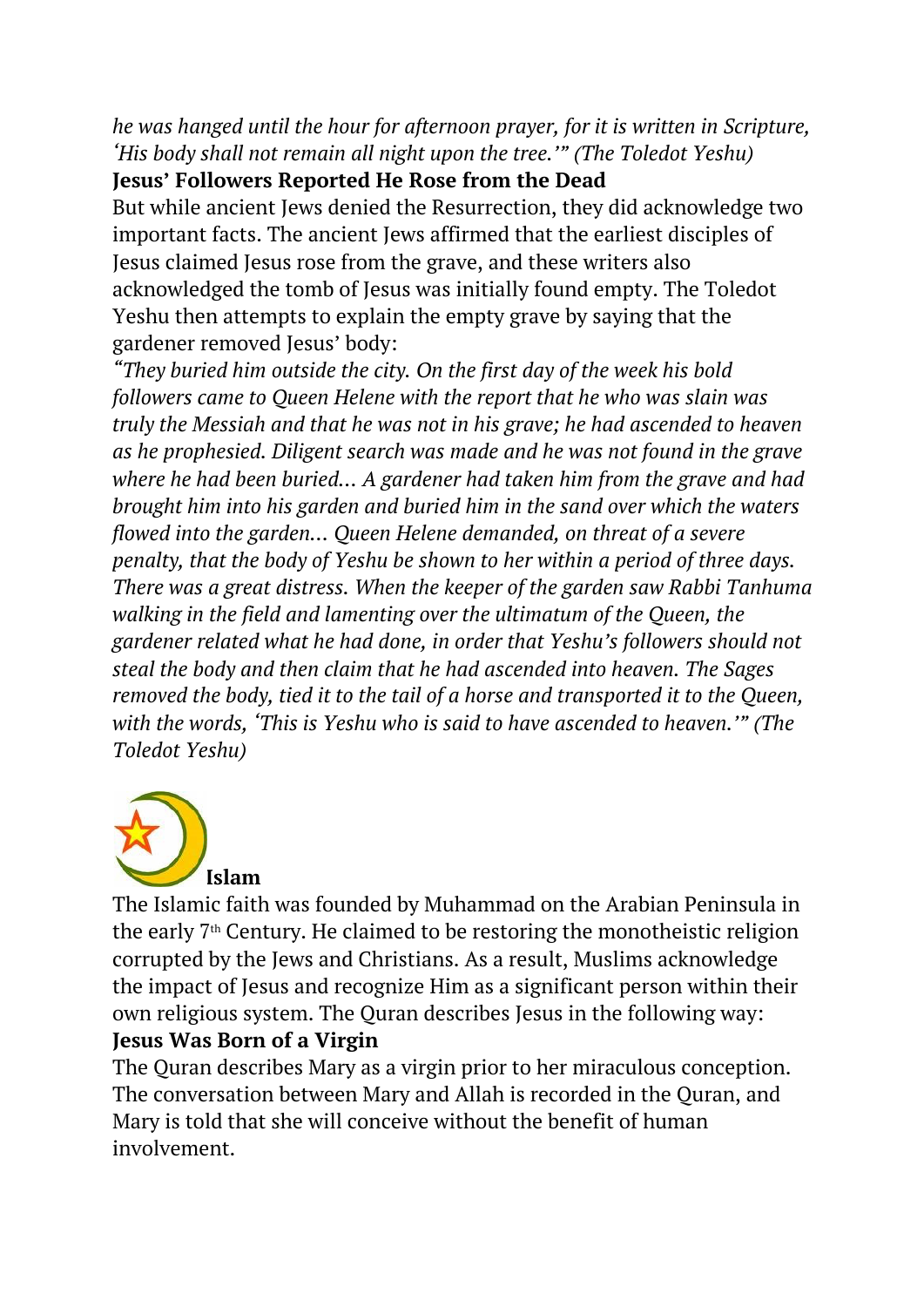*"She said: "Verily. I seek refuge with the Most Beneficent (Allâh) from you, if you do fear Allâh." (The angel) said: "I am only a Messenger from your Lord, (to announce) to you the gift of a righteous son." She said: "How can I have a son, when no man has touched me, nor am I unchaste?" He said: "So (it will be), your Lord said: 'That is easy for Me (Allâh): And (We wish) to appoint him as a sign to mankind and a mercy from Us (Allâh), and it is a matter (already) decreed, (by Allâh).' " So she conceived him, and she withdrew with him to a far place (i.e. Bethlehem valley about 4-6 miles from Jerusalem)." (Quran 19:18-22)*

# **Jesus Was to Be Revered**

Jesus is held in high regard within the Muslim worldview. According to a legend, when Muhammad eliminated all the images of others gods in the Ka'bah, he refused to destroy the statue of Mary and the infant Christ. Jesus remains in a position of respect and reverence within Islam. When muslims speak the name of Jesus today, they typically either say "Hazrat Eesa" ("revered Jesus") or "Eesa alai-hiss-salaam" ("Jesus peace be upon him").While Muslims believe Jesus was to be revered as a prophet and Apostle of God, they do not believe He was more than this:

*"O people of the Scripture (Jews and Christians). Do not exceed the limits in your religion, nor say of Allâh aught but the truth. The Messiah 'Iesa (Jesus), son of Maryam (Mary), was (no more than) a Messenger of Allâh and His Word, ("Be." – and he was) which He bestowed on Maryam (Mary) and a spirit (Rûh)created by Him; so believe in Allâh and His Messengers. Say not: "Three (trinity)." Cease. (it is) better for you. For Allâh is (the only) One Ilâh (God), Glory be to Him (Far Exalted is He) above having a son." (Quran 4:171).*

# **Jesus Was A Prophet**

Islam affirms Jesus (known as "Isa" or "Eesa") was one of God's most important prophets:

*"And Zakariyâ (Zachariya), and Yahya (John) and 'Iesa (Jesus) and Iliyâs (Elias), each one of them was of the righteous." (Quran 6:85)* Muslims also acknowledge Jesus was sent specifically to the Children of Israel:

*"And will make him ['Iesa (Jesus)] a Messenger to the Children of Israel (saying): "I have come to you with a sign from your Lord, that I design for you out of clay, as it were, the figure of a bird, and breathe into it, and it becomes a bird by Allâh's Leave; and I heal him who was born blind, and the leper, and I bring the dead to life by Allâh's Leave. And I inform you of what you eat, and what you store in your houses. Surely, therein is a sign for you, if you believe.And I have come confirming that which was before me of the Taurât*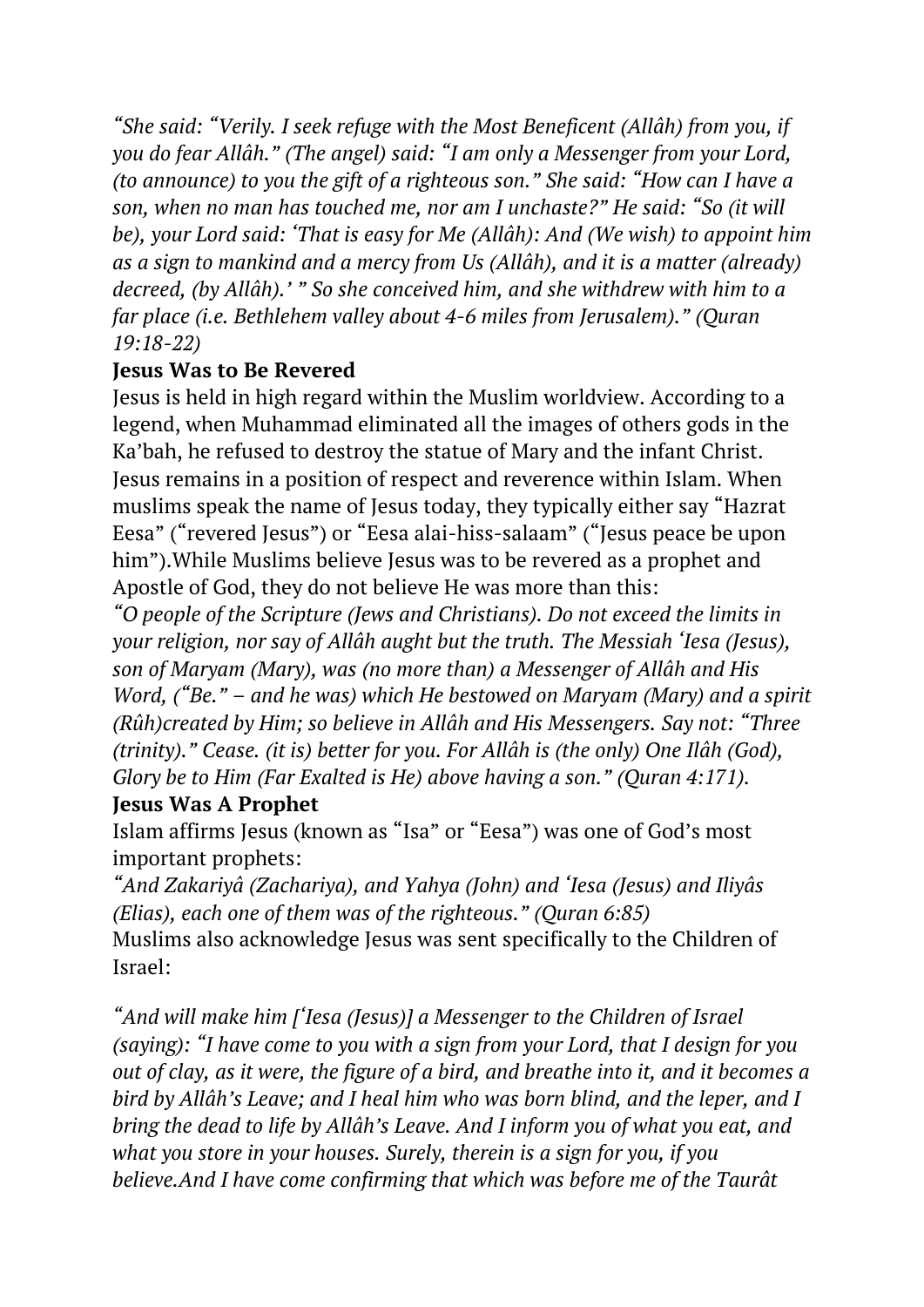*(Torah), and to make lawful to you part of what was forbidden to you, and I have come to you with a proof from your Lord. So fear Allâh and obey me.Truly. Allâh is my Lord and your Lord, so worship Him (Alone). This is the Straight Path." (Quran 3:49-51)*

While Muhammad is described as the final prophet from God, he listed the previous prophets and included Jesus in that list. Muslims believe Jesus was a prophet, but they deny He is God:

*"The Messiah ['Iesa (Jesus)], son of Maryam (Mary), was no more than a Messenger; many were the Messengers that passed away before him. His mother [Maryam (Mary)] was a Siddiqah [i.e. she believed in the words of Allâh and His Books (see Verse 66:12)]. They both used to eat food (as any other human being, while Allâh does not eat). Look how We make the Ayât (proofs, evidences, verses, lessons, signs, revelations, etc.) clear to them, yet look how they are deluded away (from the truth)." (Quran 5:75)* Muslims also deny Jesus was the "Son of God":

*"And the Jews say: 'Uzair (Ezra) is the son of Allâh, and the Christians say: Messiah is the son of Allâh. That is a saying from their mouths. They imitate the saying of the disbelievers of old. Allâh's Curse be on them, how they are deluded away from the truth." (Quran 9:30).*

## **Jesus Was a Wise Teacher**

Muslims acknowledge Jesus was a divinely wise teacher. The Quran reports Jesus' disciples, as a result of His teaching, were filled with compassion and mercy:

*"Then, We sent after them, Our Messengers, and We sent 'Iesa (Jesus) son of Maryam (Mary), and gave him the Injeel (Gospel). And We ordained in the hearts of those who followed him, compassion and mercy." (Quran 57:27)* The Quran also reports the disciples were helpers of God (although they believe this God was Allah):

*"O you who believe. Be you helpers (in the Cause) of Allâh as said 'Iesa (Jesus), son of Maryam (Mary), to AlHawârîûn (the disciples): "Who are my helpers (in the Cause) of Allâh?" AlHawârîeen (the disciples) said: "We are Allâh's helpers" (i.e. we will strive in His Cause.). Then a group of the Children of Israel believed and a group disbelieved. So We gave power to those who believed against their enemies, and they became the uppermost." (Quran 61:14)*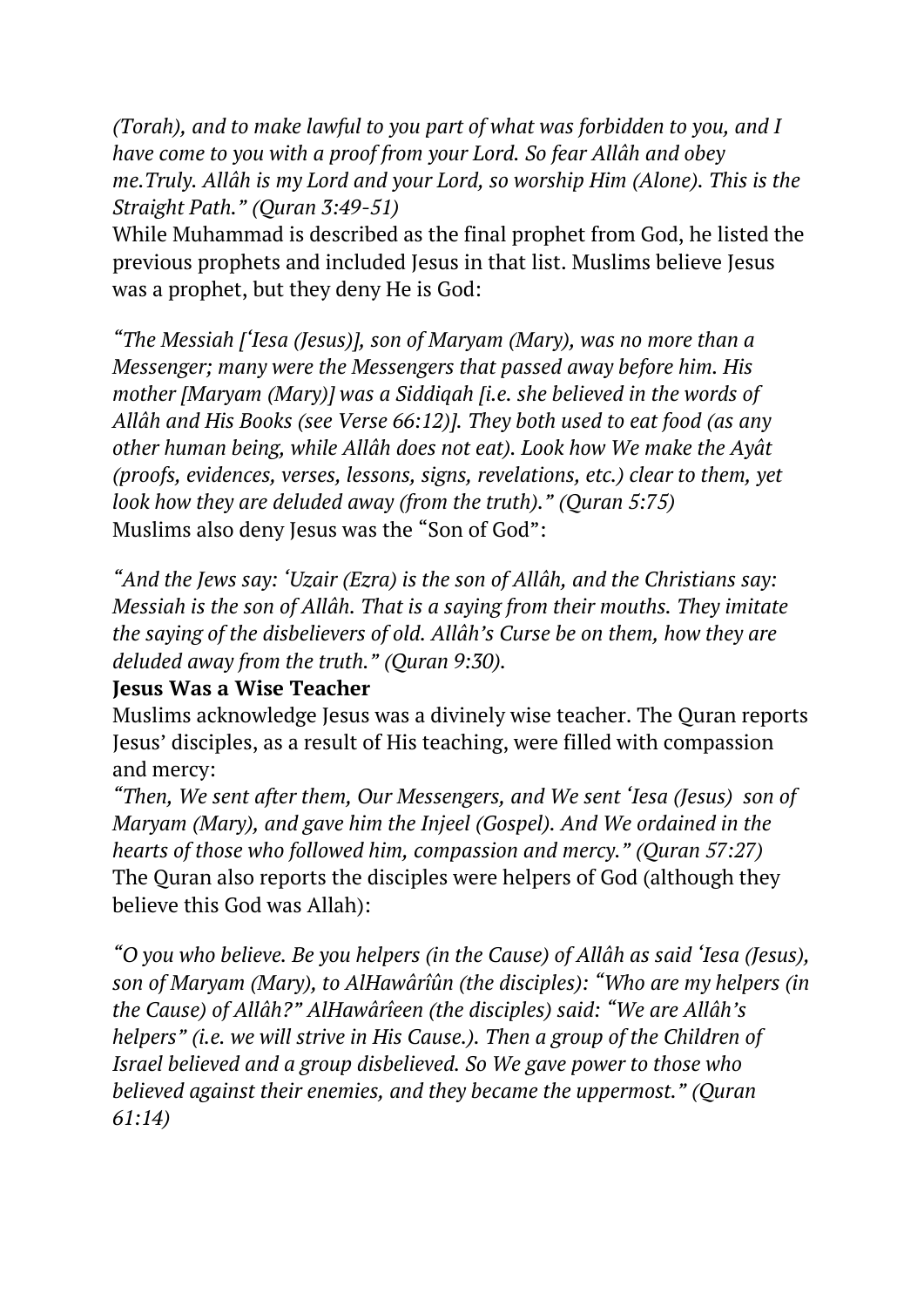While Muslims acknowledge Jesus was a wise teacher who had many disciples, they believe the teaching of Jesus was limited by the will of Allah:

*"And indeed We sent Messengers before you (O Muhammad ), and made for them wives and offspring. And it was not for a Messenger to bring a sign except by Allâh's Leave. (For) each and every matter there is a Decree (from Allâh)." (Quran 13:38)*

Muslims also believe Jesus' disciples identified themselves as Muslims:

*"'Iesa (Jesus), son of Maryam (Mary), said: 'O Allâh, our Lord. Send us from heaven a table spread (with food) that there may be for us – for the first and the last of us – a festival and a sign from You; and provide us sustenance, for You are the Best of sustainers.'" (Quran 5:114)*

## **Jesus Was A Miracle Worker**

Muslims believe Jesus performed many miracles:

*"And indeed, We gave Mûsa (Moses) the Book and followed him up with a succession of Messengers. And We gave 'Iesa (Jesus), the son of Maryam (Mary), clear signs and supported him with Rûh-ul-Qudus [Jibrael (Gabriel)]. Is it that whenever there came to you a Messenger with what you yourselves desired not, you grew arrogant? Some, you disbelieved and some, you killed." (Quran 2:87)*

These miracles included the healing of a blind man and a leper:

*"And will make him ['Iesa (Jesus)] a Messenger to the Children of Israel (saying): "I have come to you with a sign from your Lord, that I design for you out of clay, as it were, the figure of a bird, and breathe into it, and it becomes a bird by Allâh's Leave; and I heal him who was born blind, and the leper…" (Quran 3:49)*

Jesus also spoke miraculously as an infant:

*"He will speak to the people in the cradle and in manhood, and he will be one of the righteous." (Quran 3:46)* The Quran also reports that Jesus brought life to the dead:

*"…I heal him who was born blind, and the leper, and I bring the dead to life by Allâh's Leave. And I inform you of what you eat, and what you store in your houses. Surely, therein is a sign for you, if you believe." (Quran 3:49)*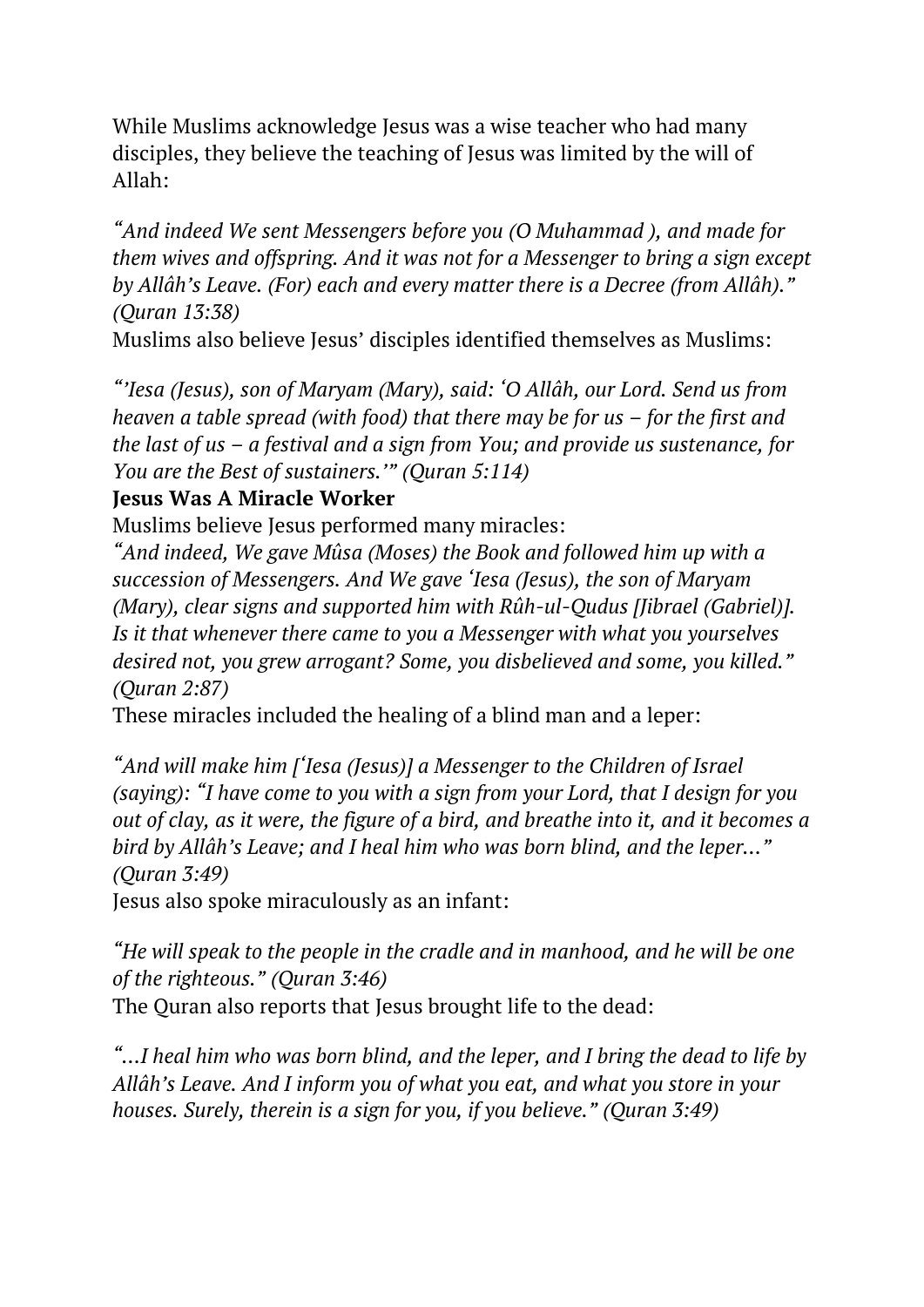## **Jesus Ascended to Heaven**

Islam also acknowledges Jesus ascended into heaven in bodily form: *"And (remember) when Allâh said: 'O 'Iesa (Jesus). I will take you and raise you to Myself and clear you [of the forged statement that 'Iesa (Jesus) is Allâh's son] of those who disbelieve, and I will make those who follow you (Monotheists, who worship none but Allâh) superior to those who disbelieve [in the Oneness of Allâh, or disbelieve in some of His Messengers, e.g. Muhammad , 'Iesa (Jesus), Mûsa (Moses), etc., or in His Holy Books, e.g. the Taurât (Torah), the Injeel (Gospel), the Qur'ân] till the Day of Resurrection. Then you will return to Me and I will judge between you in the matters in which you used to dispute.'" (Quran 3:55)*

The Quran reports Jesus will sit beside Allah during the judgment

*"And there is none of the people of the Scripture (Jews and Christians), but must believe in him ['Iesa (Jesus), son of Maryam (Mary), as only a Messenger of Allâh and a human being],before his ['Iesa (Jesus) or a Jew's or a Christian's] death(at the time of the appearance of the angel of death). And on the Day of Resurrection, he ['Iesa (Jesus)] will be a witness against them." (Quran 4:159).*

While Muslims acknowledge the ascension, they either deny that Jesus was crucified or that He died on the cross. Most simply believe Jesus' death was an illusion (and some even believe that Judas Iscariot was mistaken for Jesus on the cross):

*"And because of their saying (in boast), "We killed Messiah 'Iesa (Jesus), son of Maryam (Mary), the Messenger of Allâh," – but they killed him not, nor crucified him, but the resemblance of 'Iesa (Jesus) was put over another man (and they killed that man), and those who differ therein are full of doubts. They have no (certain) knowledge, they follow nothing but conjecture. For surely; they killed him not [i.e. 'Iesa (Jesus), son of Maryam (Mary)]" (Quran 4:157)*

# **Jesus Will Come Again**

Islam acknowledges Jesus will return in the future (during the latter days). The Hadith (a collection of sayings from Muhammad) describes this Second Coming of Jesus. While Muslims acknowledge the Second Coming, they maintain Jesus will return as a Muslim ("Ummati") and as a follower of Muhammad, returning to earth to revive Islam.

# **Ahmadiyya**

The Islamic Ahmadiyya Movement was founded by Mirza Ghulam Ahmad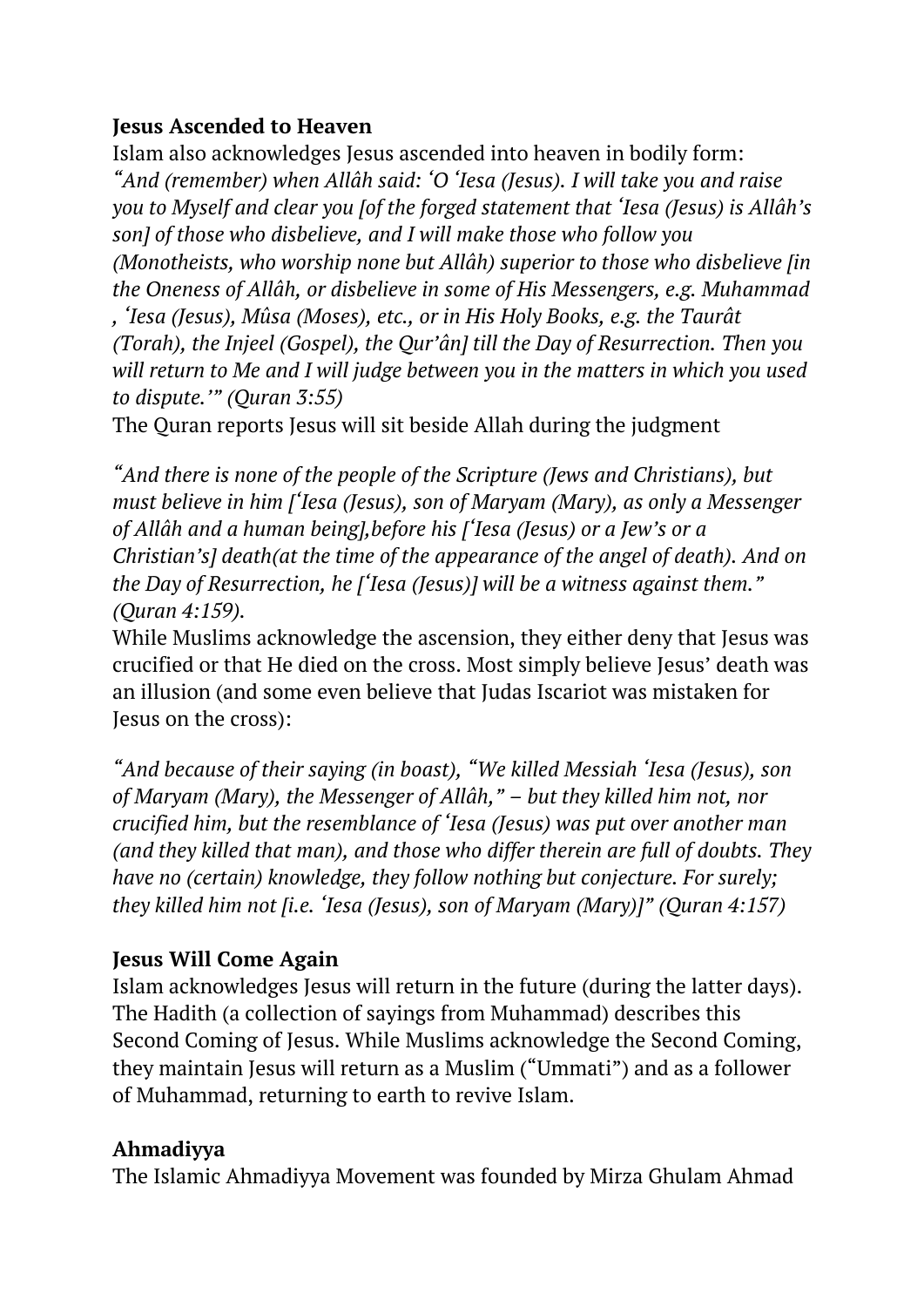in the late 19<sup>th</sup> Century following the authorship of his book ("Jesus in India") in April of 1896. Ahmad believed Jesus survived the crucifixion and later travelled to India to preach as a prophet. The Movement eventually divided into two branches, the "Qadani" (who recognize Ahmad as a prophet), and the "Lahore" (who see Ahmad simply as a reformer of Islam). The Ahmadiyya Movement describes Jesus in the following way:

# **Jesus May Have Been Born of a Virgin**

Ahmadiyya Muslims affirm the Christian claim Jesus (called "Yus Asaf") was born of a virgin. (While members of the Ahmadiyya Movement believe Jesus was born of the Virgin Mary, this belief is not considered an essential requirement of faith. Many within the Ahmadiyya community do not believe in the Virgin Conception; the issue is left to the individual believer.)

# **Jesus was a Prophet**

The Ahmadiyya Movement recognizes Jesus was a real person who lived in history. Ahmadiyya Muslims hold views of Jesus (very similar to traditional Muslims), affirming Jesus was a real man. In addition, Ahmadiyya Muslims also mirror Islamic beliefs about the role of Jesus as a prophet. (While members of the Ahmadiyya Movement believe Jesus was a prophet, they do not believe that He was God or the "Son of God".)

# **Jesus Was a Wise Teacher**

Ahmadiyya Muslims also acknowledge Jesus was a divinely wise teacher, and they believe He taught disciples from Palestine to India.

# **Jesus Was A Miracle Worker**

According to ancient manuscripts and Kashmiri tradition, "Yuz Asaf" (Jesus) was a prophet who had the power to heal miraculously. (While members of the Ahmadiyya Movement believe Jesus was able to work miracles, they do not believe He resurrected or will return in the "Second Coming". Instead, the "Second Coming" is considered to be allegorical by Ahmadiyya Muslims and is thought to be fulfilled in the arrival of Mirza Ghulam Ahmad.)

# **Jesus Was Crucified on the Cross**

Mirza Ghulam Ahmad wrote and acknowledged Jesus was nailed to a cross and crucified. (While members of the Ahmadiyya Movement believe Jesus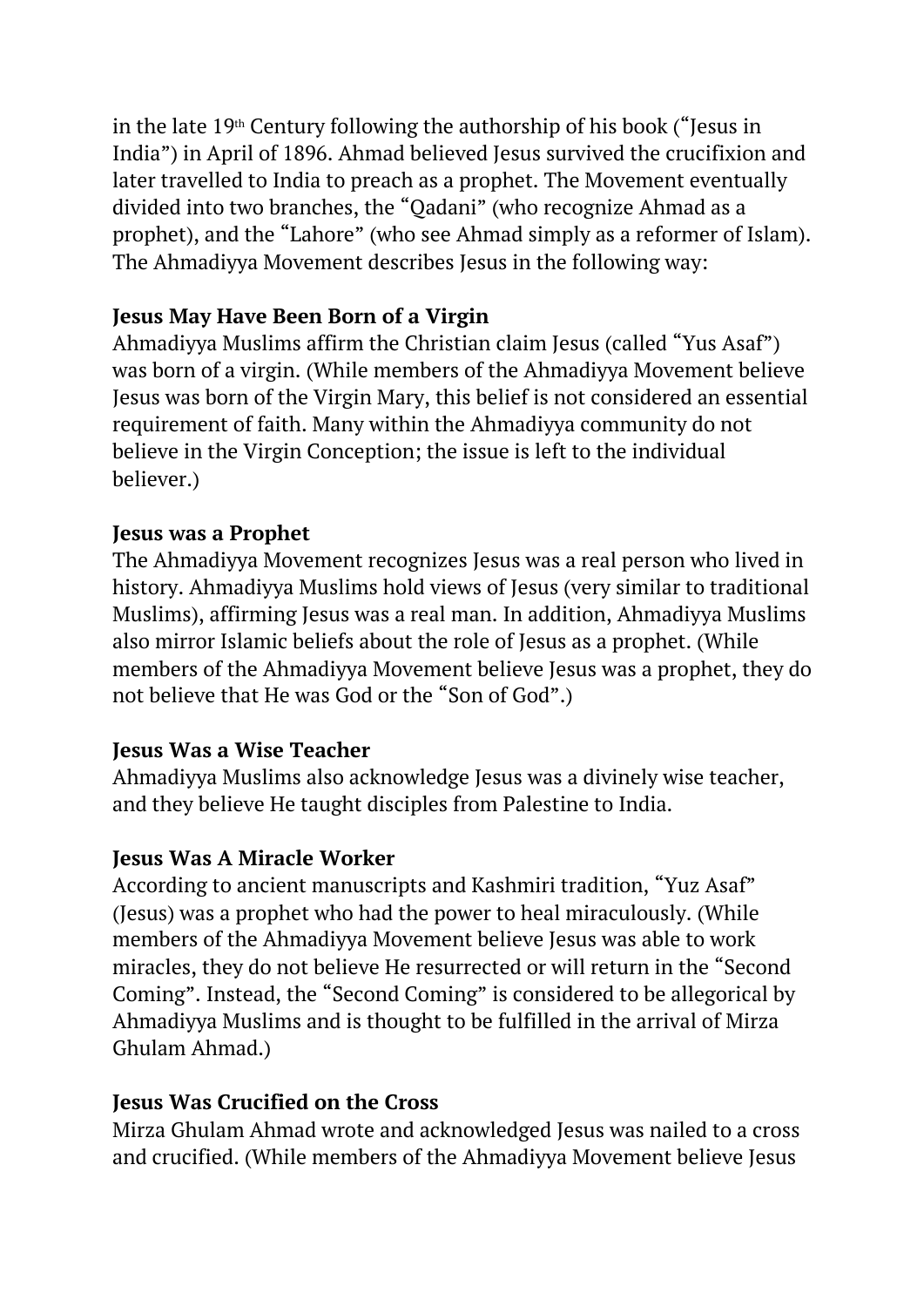was crucified, they do not believe that He died on the cross). Mirza Ghulam Ahmad wrote Jesus lost consciousness on the cross and only appeared dead; he described this condition in a manner similar to Jonah's condition in the belly of the fish. According to Ahmad, Jesus was removed from the cross and his injuries were treated with "Marham-e-Issa" ("Ointment of Jesus"). He appeared to His disciples, then travelled to Afghanistan and Kashmir where He continued to teach, preach and heal the sick. He eventually died at the age of 120 in India and was supposedly buried in Srinaga.)



Bahá'u'lláh (a 19<sup>th</sup> century Persian) claimed to be a messenger from God as he founded the Bahá'í Faith in 1863. Bahá'u'lláh taught all of religious history had been revealed through a series of messengers sent by God, and he considered himself to be the last of these messengers. Bahá'u'lláh recognized several leaders from prior religious movements and claimed these men revealed the progressive truth of God to each generation. Based on this perspective, Bahá'u'lláh accepted many of the claims of Christianity and affirmed many characteristics of Jesus.

## **Jesus Came From God**

The Bahá'í Faith describes Jesus as a "manifestation" of God and acknowledges Jesus was sent by God (the Bahá'í faith does, however, place Jesus alongside other messengers from major religious movements, including Abraham, Muhammad, the Buddha, Krishna, and Zoroaster).

# **Jesus Was Born of a Virgin**

The Bahá'í faith also acknowledges Jesus was born of a virgin through the Holy Spirit, just as the Bible maintains:

*"As to the position of Christianity, let it be stated without any hesitation or equivocation that its divine origin is unconditionally acknowledged, that the Sonship and Divinity of Jesus Christ are fearlessly asserted, that the divine inspiration of the Gospel is fully recognized, that the reality of the mystery of the Immaculacy of the Virgin Mary is confessed…" (From "The Promised Day Is Come" by Shoghi Effendi, page 109)*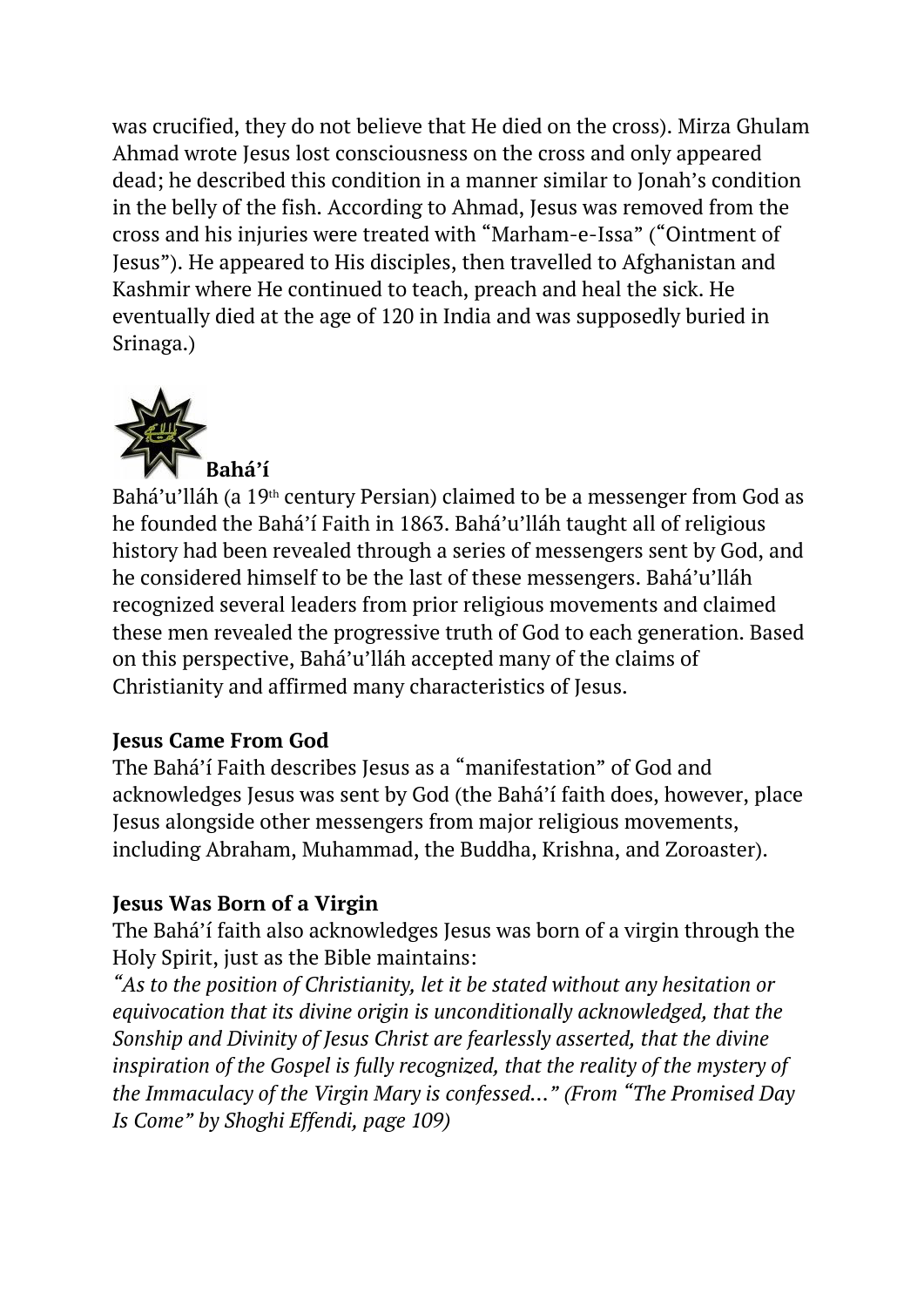## **Jesus Spoke for God**

The Bahá'í faith also acknowledges Jesus spoke for God while He was here on earth. In fact, the words of Jesus are considered to be the words of God.

## **Jesus Was A Wise Teacher**

Bahá'u'lláh described Jesus as a divinely wise teacher whose words contained the deep wisdom from God Himself:

*"The deepest wisdom which the sages have uttered, the profoundest learning which any mind hath unfolded, the arts which the ablest hands have produced, the influence exerted by the most potent of rulers, are but manifestations of the quickening power released by His transcendent, His all-pervasive, and resplendent Spirit." (Baha'u'llah, Gleanings from the Writings of Baha'u'llah, p. 85)*

# **Jesus Had a Divine and Human Nature**

Bahá'u'lláh also described the nature of Jesus in a manner consistent with Biblical teaching. In one of Bahá'u'lláh's writings (the "Book of Certitude"), Bahá'u'lláh claims Jesus had two natures: a divine nature and a human nature. (To be fair, Bahá'u'lláh also said this was true for all of God's "manifestations", including himself.) Bahá'u'lláh saw Jesus as a bridge between a perfect, inexpressible and transcendent God and physical humanity.

# **Jesus Was A Miracle Worker**

The Bahá'í faith acknowledges Jesus performed miracles while here on earth. Bahá'u'lláh described Jesus as someone who could heal the sick and give sight to the blind:

*"We testify that when He came into the world, He shed the splendor of His glory upon all created things. Through Him the leper recovered from the leprosy of perversity and ignorance. Through Him, the unchaste and wayward were healed. Through His power, born of Almighty God, the eyes of the blind were opened, and the soul of the sinner sanctified." (Baha'u'llah, Gleanings from the Writings of Baha'u'llah, p. 85)*

# **Jesus Was Crucified and Resurrected As an Atonement for Humanity**

The Bahá'í faith also acknowledges Jesus died on a cross and this death and (spiritual) resurrection were offered to redeem fallen humanity:

*"Know thou that when the Son of Man yielded up His breath to God, the whole creation wept with a great weeping. By sacrificing Himself, however, a fresh capacity was infused into all created things. Its evidences, as witnessed in all*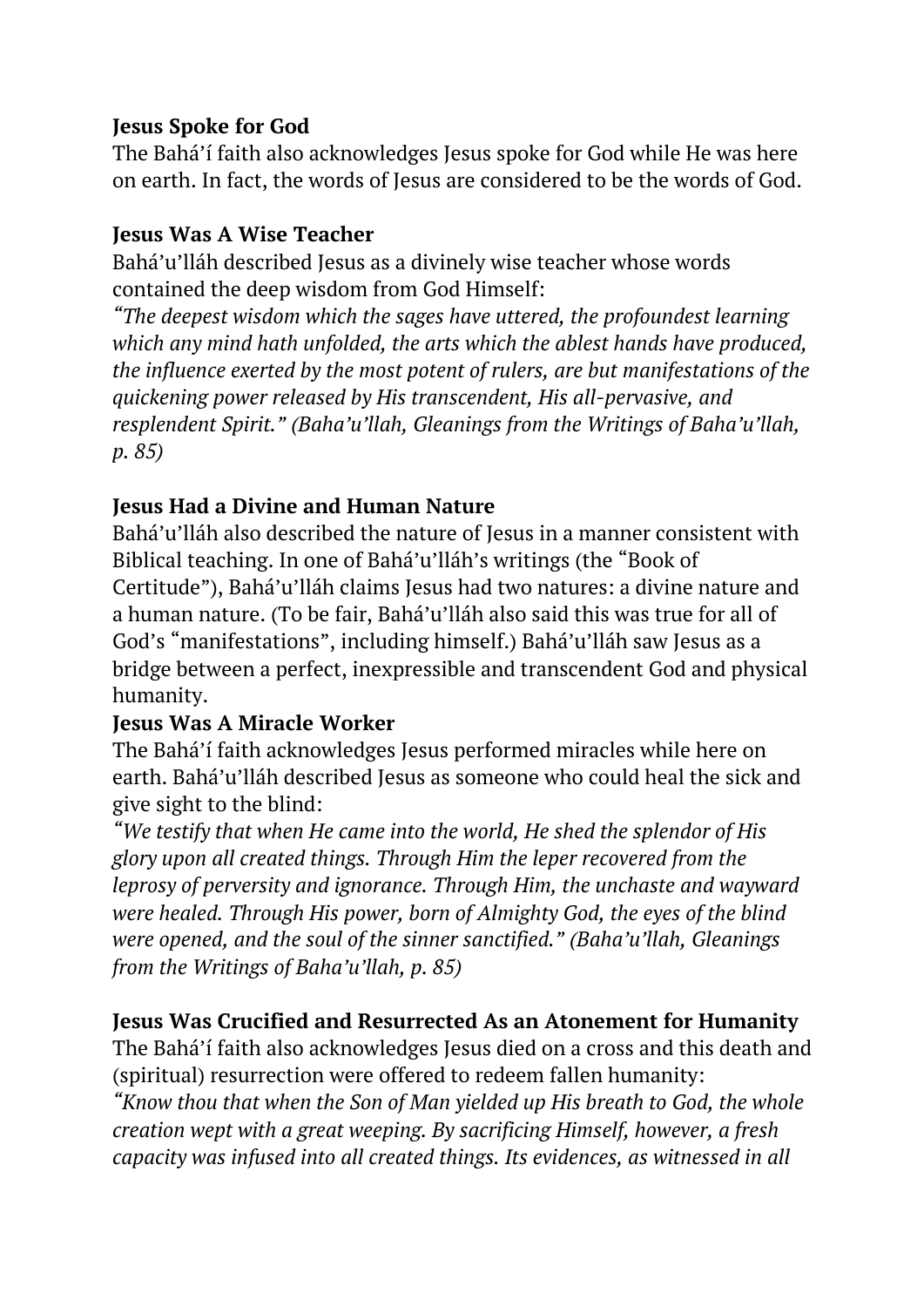*the peoples of the earth, are now manifest before thee. The deepest wisdom which the sages have uttered, the profoundest learning which any mind hath unfolded, the arts which the ablest hands have produced, the influence exerted by the most potent of rulers, are but manifestations of the quickening power released by His transcendent, His all-pervasive, and resplendent Spirit." (Baha'u'llah, Gleanings from the Writings of Baha'u'llah, p. 85)*



**Hinduism**

Hinduism is a very diverse religious faith that began in India. It is rooted in religious views dating back to the Iron Age of India  $(12<sup>th</sup>$ to 6<sup>th</sup> centuries BC) and it has no single founder. There are many varieties of Hinduism embracing a complex and divergent set of views, and for this reason, it is difficult to isolate a unified set of beliefs related to Jesus. Hindu believers often hold a variety of views.

# **Jesus Was a Holy Man**

Most Hindus evaluate "spirituality" on the basis of behavior and practice. Virtues such as tolerance, love, non-violence, self-sacrifice and humility are held in high esteem and considered to be characteristics of "holy men" known as Sadhu. By this criteria, Jesus qualifies as a "Hindu Saint" on the basis of his life and teaching.

## **Jesus Was A Wise Teacher**

Most Hindus respect the teaching of Jesus and some have even committed themselves to this teaching. Mahatma Gandhi, for example, admired the teaching of Jesus greatly (particularly the Sermon on the Mount), even though he was not interested in Jesus as a true historical character. Gandhi saw Jesus as a symbol of superior ethics and revered His teaching.

## **Jesus is a 'God'**

Some Hindus are more than willing to acknowledge Jesus as divine, if He is not seen as 'uniquely' Divine. Hindus often worship many gods and goddesses and some are eager to include Jesus in their list of deities. They don't, however, see Jesus as the only way to God. Instead, some understand Jesus as the perfect example of "self-realization" (the goal of Hindu "dharma"). Many Hindus see Jesus as a symbol of what humans can attain, rather than a true historical person. He is divine in his modeling, if not in His nature, and He is not the only such model. While some Hindus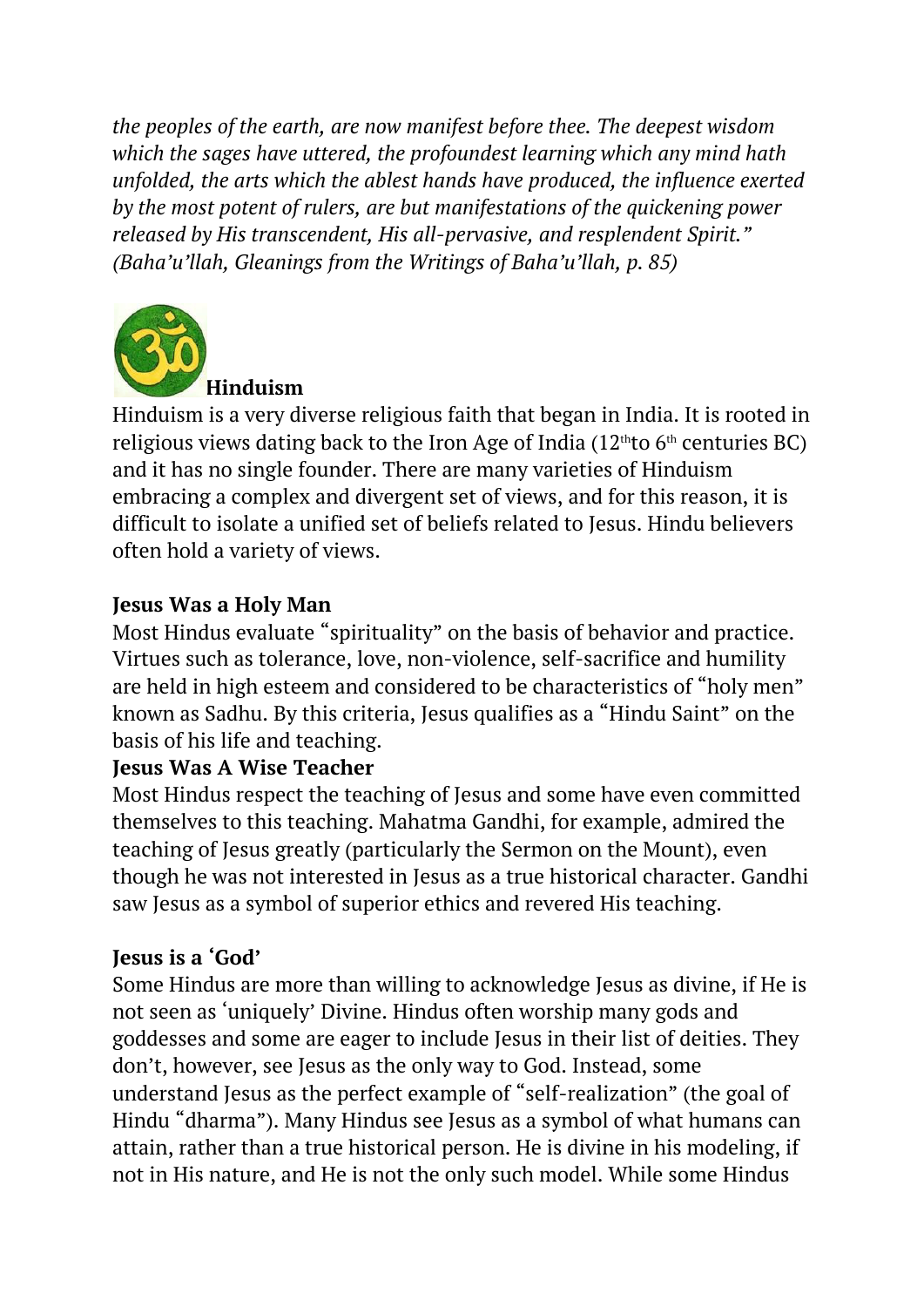may see Jesus as a God-man of sorts, they would also site other examples such as Rama, Krishna and Buddha. Jesus is simply one of many "ishtas" (forms of the divine) in the history of mankind.



#### **Buddhism**

While Buddhism is based primarily on the teachings of Siddhartha Gautama (a spiritual teacher from India who lived from approximately 563BC to 483BC and is known as the Buddha), Buddhism incorporates a variety of religious traditions, beliefs and practices. Like Hinduism, Buddhism provides no singular unified view about Jesus, although a number of Jesus' characteristics are described by many Buddhists.

## **Jesus Was An Enlightened Man**

Most Buddhists acknowledge and respect the fact Jesus lived a selfsacrificial life and had compassion on those who were in spiritual need. This kind of compassion is seen by Buddhists to be the key to happiness and enlightenment. For this reason, many Buddhists, including the 14thcentury Zen master, Gasan Jōseki, refer to Jesus as an "enlightened man".

## **Jesus Was A Wise Teacher**

Most Buddhists also respect the teaching of Jesus to a high degree, especially Jesus' teaching related to loving one's neighbor and the need to demonstrate kindness and forgiveness. His teaching related to compassion, for example, impressed the Dalai Lama greatly. Jesus is seen as someone who possessed the correct perspective on life and his teaching helped others to embrace the truth. Some Buddhists including the 14th Dali Lama, Tenzin Gyatso, have even recognized Jesus as a " bodhisattva" (one who dedicates his life sacrificially to the service and betterment of others). While Jesus is seen as a wise teacher, He is not seen as divine.

## **Jesus Was a Holy Man**

The current Dalai Lama often describes Jesus as a "holy man" and includes Jesus in his list of such people. In fact, the Dalai Lama does not typically elevate Buddha to a greater status than Jesus when discussing the two figures. The Dalai Lama met frequently with the Pope in the early part of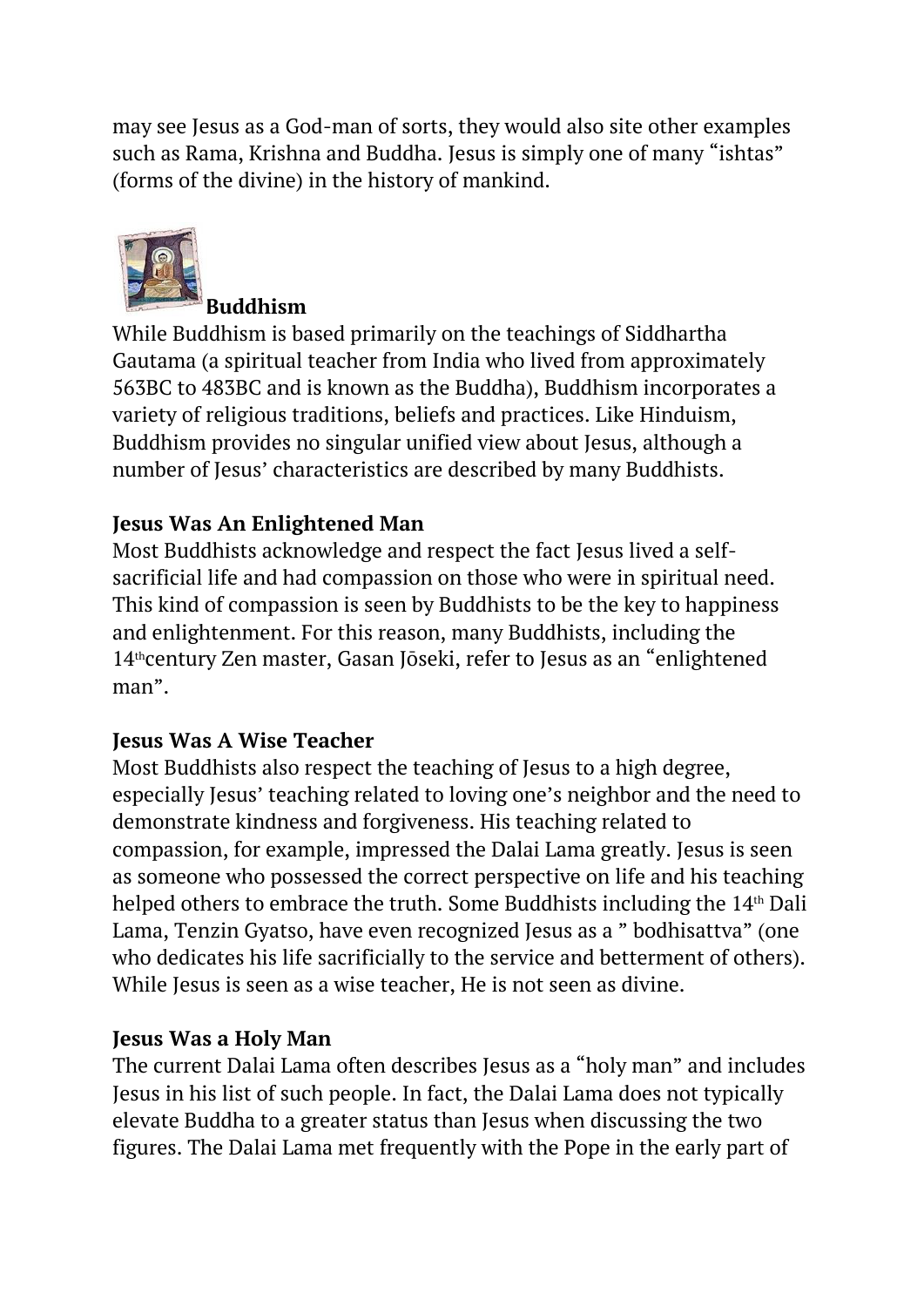the 21<sup>st</sup> century and showed great respect for the teaching and person of Jesus Christ.



## **The New Age Movement**

Nothing could be more diverse than the New Age Movement when related to the identity of Jesus. Perhaps most striking however, is the pluralism and relativism existing within the movement. Any attempt to identify Jesus as the singular God of the universe will surely be rejected. Many New Age believers are willing to consider the teaching of Jesus, however, and the "Christhood" of Jesus is often described as something all of us could attain. In this sense, Jesus is seen as a man who completed a process of "spiritual evolution" over successive generations of reincarnation, becoming an enlightened master.

## **Jesus Was A Wise Moral Teacher**

This may be the only area of agreement between most New Age believers. Since the 1800's, many New Age spiritual movements have described Jesus as some sort of sage, teacher or philosopher. They typically highlight those areas of His teaching aligning with the principles of Eastern mysticism, and they often distort the words of Jesus to accomplish this. They also typically ignore Jesus' teaching about his own identity. Many revere Jesus' moral teaching and some argue the ethics of Jesus are not those of the Christians who follow Him. These New Age believers particularly respect what they believe Jesus taught about peace and love of one's enemies, the hypocrisy of the rich and religious leaders, and the rights of women and children.

## **So, Why Do They Think They Must Account for Him?**

We've taken some time to highlight the major Non-Christian religions here to understand how they view Jesus. We've deliberately excluded those faith systems that are direct derivatives and distortions of Christianity (Jehovah's Witnesses, Mormons, Christian Science); after all, we would expect these derivative religions to speak about Jesus in one way or another. But it's interesting to note even those religions pre-existing Jesus have come to include Jesus in their description of reality. All the world's major religions feel compelled to account for Jesus in one way or another: